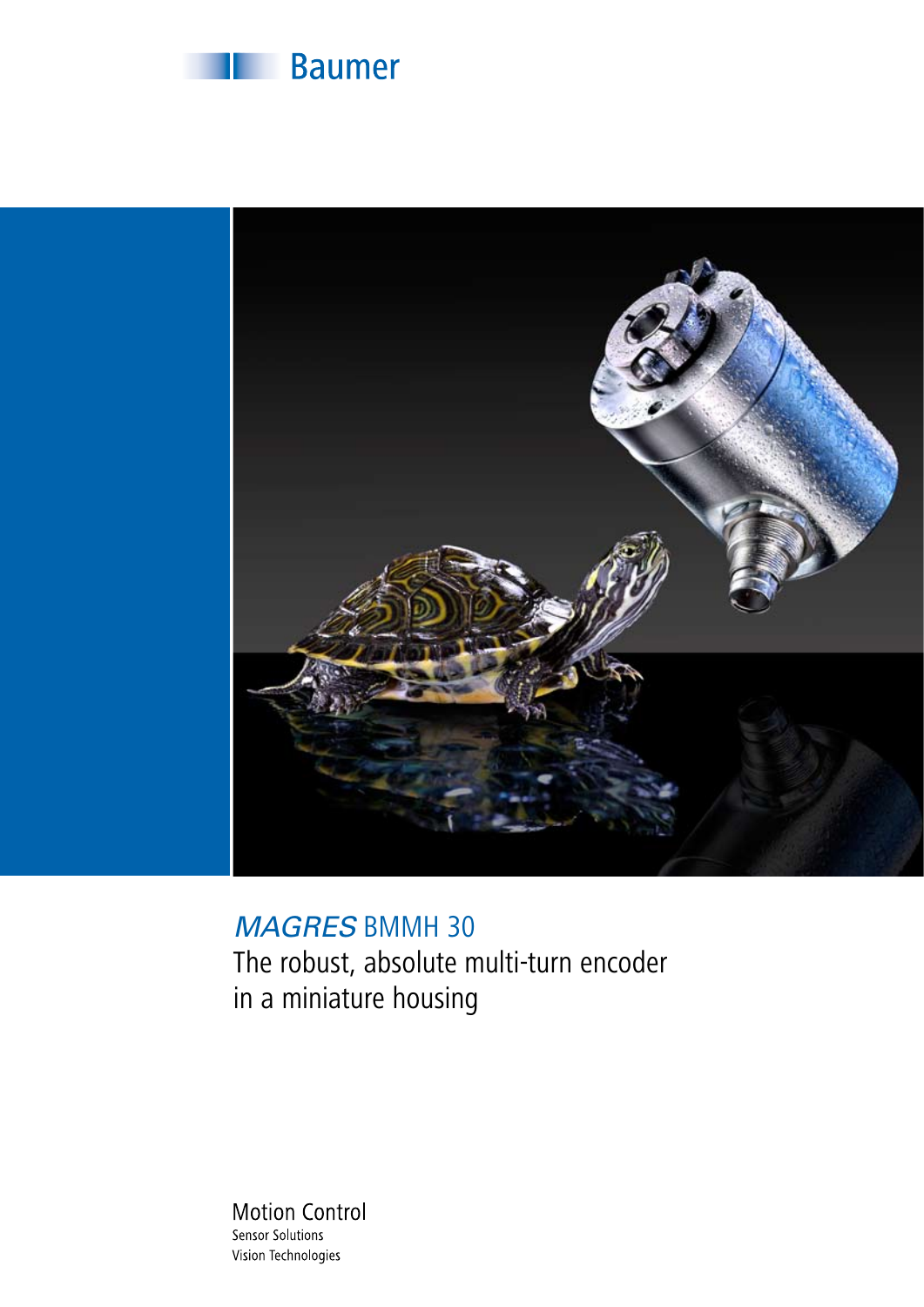# *MAGRES* BMMH 30 absolute multi-turn encoder with 30 mm diameter.

- Patented magnetic position measurement
- Highly resistant against shock, vibration and temperature variation
- Smallest absolute multi-turn encoder
- Seamless product family with numerous shaft and hollow shaft versions
- Cable or connector output
- Bearingless kit versions with protection class up to IP 69K

#### Highlights Your benefit

- Maximum reliability and lifetime even in harsh environment
- Best economy thanks to outstanding price/performance ratio
- Minimum space requirements
- Simple and time saving installation
- High flexibility due to a wide variety of versions

#### The *MAGRES* principle – robust and contactless

*MAGRES* are highly robust encoders. They are based on the patented combination of magnetic single-turn and contactless multi-turn position measurement. This allows them to attain the best possible values with regard to shock and vibration resistance, compact size, temperature resistance and cost-effectiveness.

*MAGRES* encoders convince with high levels of reliability and long lifetime. Thanks to their new sensor arrangement and digital signal processing, a practically unlimited range of mechanical and electronic designs can be created. And because of their outstanding integration capabilities, *MAGRES* encoders are the optimum alternative to optical encoders.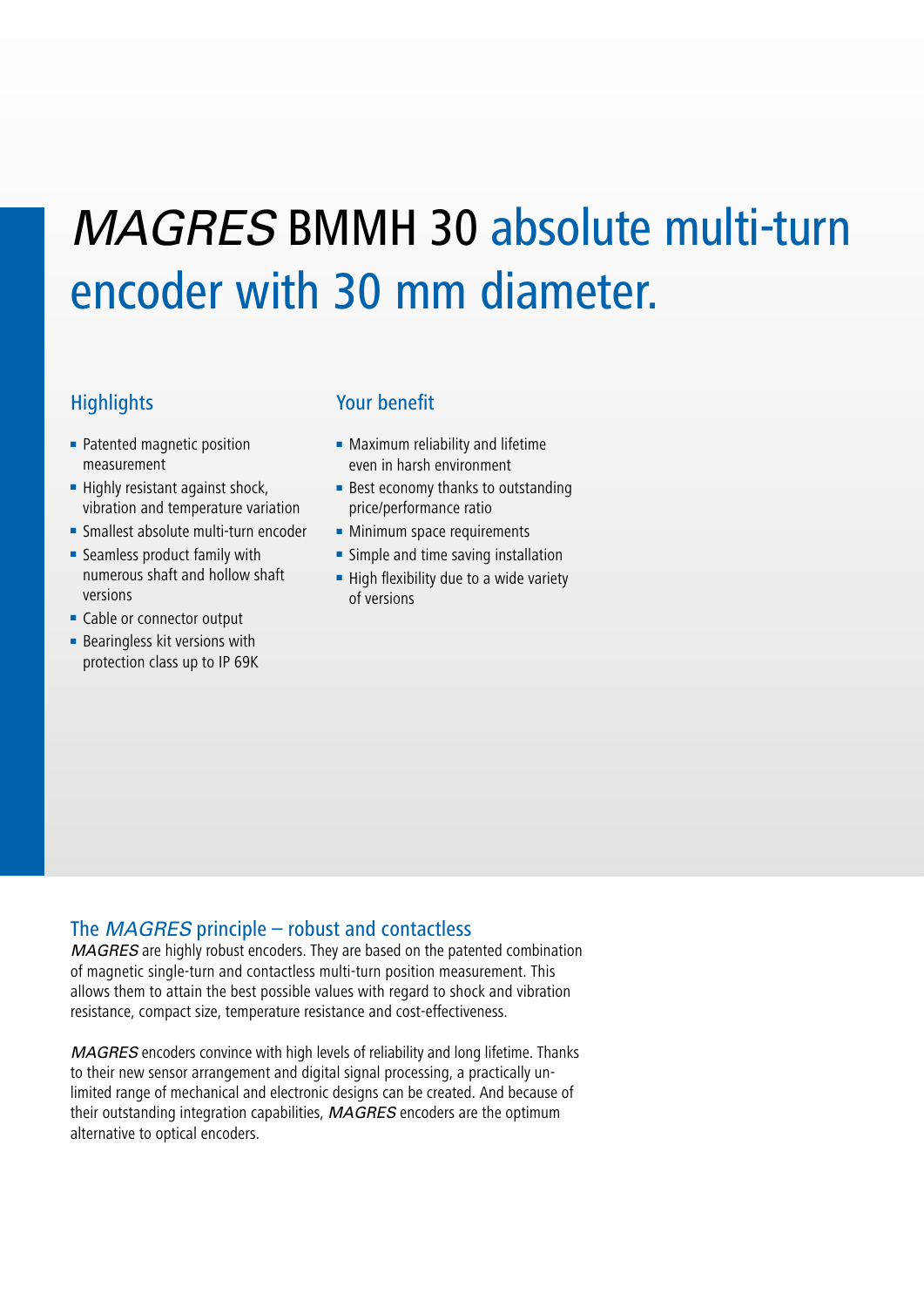### *MAGRES* BMMH 30 in automation technology.

### Spindle positioning

*MAGRES* BMMH 30 are used in simple spindle positioning systems – their rugged design guarantees maximum lifetime.

#### Medical technology

*MAGRES* BMMH 30 show their strength where space is limited, even under difficult conditions.





#### Incremental encoder replacement

*MAGRES* BMMH 30 replace incremental encoders thanks to their outstanding price/performance ratio – to your advantage!



#### Typical application fields

- Machine building industry
- Laboratory automation
- Semiconductor industry
- Medical technology

#### **Compact**

With a 30 mm flange diameter, the *MAGRES* BMMH 30 is ideally suited for use where installation space is limited. Despite its small size, end hollow shaft diameters up to 6 mm can be realized.

#### Versatile

Whether it's a hollow shaft or a shaft, a kit or with bearings, cable or connector output – the *MAGRES* BMMH 30 is the optimum solution for many applications. Beyond this, customer-specific versions can also be realized.

#### Robust

*MAGRES* encoders operate wear-free and are insensitive against dust and dirt. Even challenging media can't touch them. High protection classes, large temperature range and increased robustness against shocks and vibrations prevent machine downtimes and repairs.